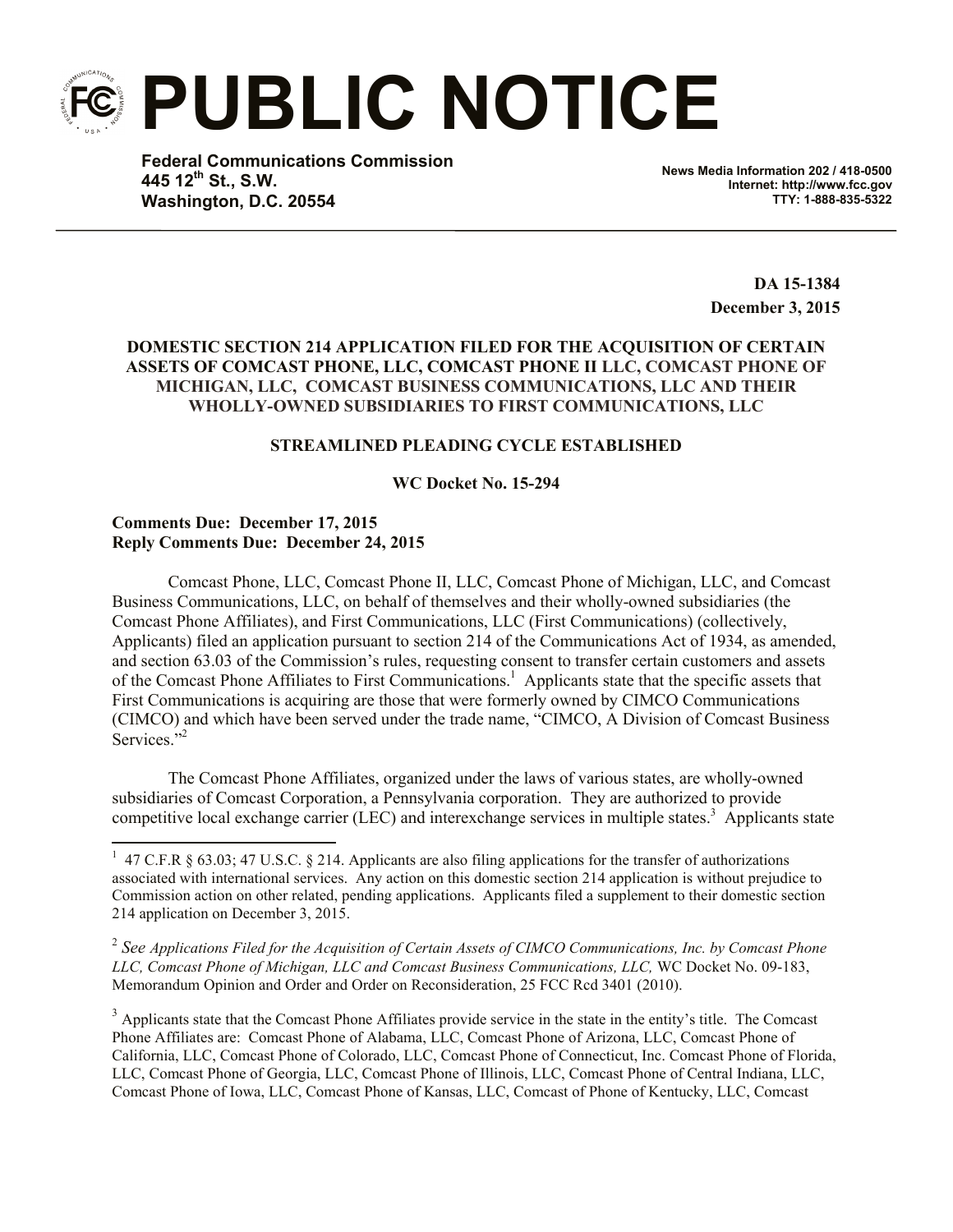that certain subsidiaries of the Comcast Phone Affiliates provide resold circuit-switched voice service to CIMCO customers in Illinois, Indiana, Michigan, Ohio, and Wisconsin, with Comcast Phone of Illinois also providing LEC service to CIMCO customers in the metropolitan Chicago area by leasing unbundled network element loops from the incumbent service provider. Applicants further state that the following entities also possess resale interexchange authority in their respective states: Comcast Phone of Iowa, LLC; Comcast Phone of Nebraska, LLC; Comcast Phone of Nevada, LLC; Comcast Phone of North Carolina, LLC; Comcast Phone of Oklahoma, LLC; and Comcast Phone of Rhode Island, LLC.

First Communications, an Ohio Limited liability company, provides competitive LEC and other services to business and residential customers in the District of Columbia and every state except Alaska. First Communications is also affiliated with Xtension Services, Inc., a Delaware corporation that provides competitive telecommunications services in multiple states. Applicants state that First Communications is a wholly-owned subsidiary of Summit Data Services, Inc., an Ohio corporation. They further state that Joseph R. Morris, a U.S. citizen, has a 90 percent voting and 52.5 percent equity interest in Summit Data Services, Inc., and Robert Clark, a U.S. citizen, has a 37.5 percent non-voting equity interest in Summit Data Services, Inc.

Pursuant to the terms of the proposed transaction, Applicants will transfer certain assets, including 3,152 telephone service customer accounts and related data, databases, and customer records needed to support the provision of interstate, interexchange, and international telecommunications services to those customers from the Comcast Phone Affiliates to First Communications. Applicants state that the specific assets that First Communication is acquiring are business customers located in 40 states. According to Applicants, the Comcast Phone Affiliates will retain their section 214 and other federal and state authorizations and will continue to offer services to other customers pursuant to those authorities. Applicants assert that this proposed transaction qualifies for presumed streamlined treatment pursuant to section  $(63.03(b)(2)(i)$  of the Commission's rules and that a grant of the application will serve the public interest, convenience, and necessity. 4

Domestic Section 214 Application Filed for the Acquisition of Certain Assets of Comcast Phone, LLC, Comcast Phone II, LLC, Comcast Phone of Michigan, LLC, Comcast Business Communications, LLC and Their Wholly-Owned Subsidiaries to First Communications, LLC*,*  WC Docket No. 15-294 (filed Nov. 25, 2015).

#### **GENERAL INFORMATION**

 $\overline{\phantom{a}}$ 

 $4\,$  47 C.F.R § 63.03(b)(2)(i).

Phone of Louisiana, LLC, Comcast Phone of Northern Maryland, Inc., Comcast Phone of Massachusetts, Inc., Comcast of Michigan, LLC, Comcast Phone of Minnesota, Inc., Comcast Phone of Mississippi, LLC, Comcast Phone of Missouri, LLC, Comcast Phone of Montana, LLC, Comcast Phone of Nebraska, LLC, Comcast Phone of Nevada, LLC, Comcast Phone of New Hampshire, LLC, Comcast Business Communications, Inc. (provides service in New Jersey, organized in Pennsylvania), Comcast Phone of New York, LLC, Comcast Phone of North Carolina, LLC, Comcast Phone of North Dakota, LLC, Comcast Phone of Ohio, LLC, Comcast Phone of Oklahoma, LLC, Comcast Phone of Oregon, LLC, Comcast Phone of Pennsylvania, LLC, Comcast Phone of Rhode Island, LLC Comcast Phone of South Carolina, Inc., Comcast Phone of Tennessee, LLC, Comcast Phone of Texas, LLC, Comcast Phone of Utah, LLC, Comcast Business Communications of Virginia, LLC (VA), Comcast Phone of Washington, LLC, Comcast Phone of West Virginia, LLC, Comcast Phone of Wisconsin, LLC.